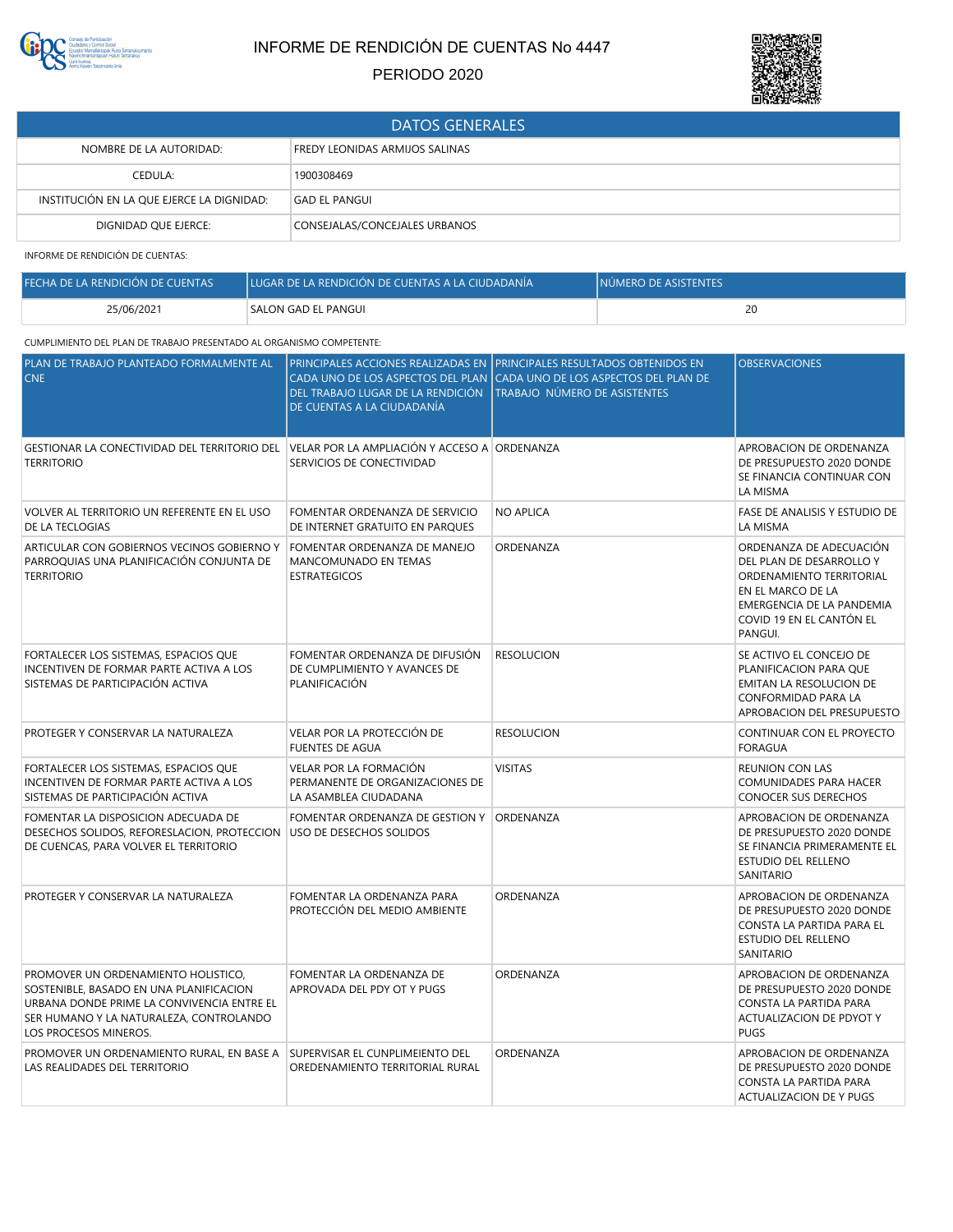| PROMOVER UN ORDENAMIENTO HOLISTICO,<br>SOSTENIBLE, BASADO EN UNA PLANIFICACION<br>URBANA DONDE PRIME LA CONVIVENCIA ENTRE EL<br>SER HUMANO Y LA NATURALEZA, CONTROLANDO<br>LOS PROCESOS MINEROS.  | <b>VELAR POR EL CUMPLIMIENTO DEL</b><br>OREDENAMIENTO TERRITORIAL                                                                          | ORDENANZA       | APROBACION DE ORDENANZA<br>DE PRESUPUESTO 2020 DONDE<br>CONSTA LA PARTIDA PARA<br>ACTUALIZACION DE Y PUGS                                                                                                           |
|---------------------------------------------------------------------------------------------------------------------------------------------------------------------------------------------------|--------------------------------------------------------------------------------------------------------------------------------------------|-----------------|---------------------------------------------------------------------------------------------------------------------------------------------------------------------------------------------------------------------|
| OFERTAR Y ASEGURAR SERVICIOS BASICOS DE<br>CALIDAD Y PERNITENTES EN TERRITORIO, CON<br>ENFASIS A LA ZONA.                                                                                         | SUPERVISAR EL ACCESO, MANTENIENDO ORDENANZA<br>Y CALIDAD DE LOS SERVICOS DE AGUA<br>Y ALCANTARILLADO                                       |                 | APROBACION DE ORDENANZA<br>DE PRESUPUESTO 2020 DONDE<br>SE FINANCIA EL SISTEMA DE<br>AGUA DEL CANTON PARA<br><b>CUBRIR PRIMERAMENTE EL</b><br><b>DEFICIT</b>                                                        |
| OFERTAR Y ASEGURAR SERVICIOS BASICOS DE<br>CALIDAD Y PERNITENTES EN TERRITORIO, CON<br>ENFASIS A LA ZONA.                                                                                         | FOMENTAR ORDENANZAS DE<br>PRESTACION DE SERVICIOS DE AGUA Y<br>ALCANTARILLADO DE CALIDAD, DE<br>ACUERDO A LAS NECESIDADES<br>LERRITORIALES | ORDENANZA       | APROBACION DE ORDENANZA<br>DE PRESUPUESTO 2020 DONDE<br>SE FINANCIA EL SISTEMA DE<br>AGUA Y ALCANTARILLADO DEL<br>CANTON PRIMERAMENTE PARA<br><b>CUBRIR EL DEFICIT</b>                                              |
| OFERTAR Y ASEGURAR SERVICIOS BASICOS DE<br>CALIDAD Y PERNITENTES EN TERRITORIO, CON<br>ENFASIS A LA ZONA.                                                                                         | FISCALIZAR EL ACCESO A POGRAMAS<br>DE VIVIENDA DIGNA PARA LA<br><b>POBLACION</b>                                                           | ORDENANZA       | SE APOYADO EN LA<br>CONTINUIDAD DEL PLAN DE<br>VIVIENDA CASA PARA TODOS<br>AUTORIZANDO EN EL<br>PRESUPUESTO EL PROYECTO<br>VIAL URBANO EN LA<br>ORDENANZA DE PRESUPUESTO<br>2020                                    |
| INCENTIVAR EL DESARROLLO ECONÓMICO LOCAL A<br>TRAVÉS DEL FOMENTO AL SECTOR AGROPECUARIA<br>CON PRÁCTICAS AMIGABLES CON EL AMBIENTE                                                                | FOMENTAR ORDENANZA DE APOYO Y<br>DESARROLLO DE SECTORES<br><b>PRODUCTIVOS</b>                                                              | ORDENANZA       | ORDENANZA PARA EL FOMENTO<br>DE LA REACTIVACIÓN<br>ECONÓMICA PRODUCTIVA, PARA<br><b>ENFRENTAR LAS</b><br>CONSECUENCIAS DERIVADAS DE<br>LA CRISIS SANITARIA<br>OCASIONADA POR EL COVID-19<br>EN EL CANTÓN EL PANGUI. |
| INCENTIVAR EL DESARROLLO ECONÓMICO LOCAL A<br>TRAVÉS DEL FOMENTO AL SECTOR AGROPECUARIA<br>CON PRÁCTICAS AMIGABLES CON EL AMBIENTE                                                                | FISCALIZAR LA CONSTRUCCIÓN DE<br><b>INFRAESTRUCTURA PARA</b><br>COMERCIALIZACIÓN DE PRODUCTOS                                              | ORDENANZA       | APROBACION DE ORDENANZA<br>DE PRESUPUESTO 2019 DONDE<br>SE FINANCIA LA TERMINACION<br>DE LUGAR PARA<br>COMERCIALIZACION DE<br>PRODUCTOS DE LA ZONA                                                                  |
| INCENTIVAR EL DESARROLLO ECONÓMICO LOCAL A<br>TRAVÉS DEL FOMENTO AL SECTOR AGROPECUARIA<br>CON PRÁCTICAS AMIGABLES CON EL AMBIENTE                                                                | <b>VELAR POR EL FORTALECIMIENTO DEL</b><br>100% DE PRODUCTOS A TRAVÉS DE<br>CAPACITACIÓN, INSUMOS,<br>COMERCIALIZACIÓN                     | ORDENANZA       | ORDENANZA PARA EL FOMENTO<br>DE LA REACTIVACIÓN<br>ECONÓMICA PRODUCTIVA, PARA<br><b>ENFRENTAR LAS</b><br>CONSECUENCIAS DERIVADAS DE<br>LA CRISIS SANITARIA<br>OCASIONADA POR EL COVID-19<br>EN EL CANTÓN EL PANGUI. |
| PROMOVER Y DIFUNDIR EL PATRIMONIO CULTURAL<br>TANGIBLE, INTANGIBLE Y NATURAL DEL TERRITORIO                                                                                                       | VELAR POR LA PROTECCIÓN DEL<br>PATRIMONIO                                                                                                  | <b>OFICIOS</b>  | <b>SEGUIMIENTO DEL</b><br><b>CUMPLIMIENTO DE LA</b><br>ORDENANZA                                                                                                                                                    |
| FOMENTAR EL DESARROLLO DE EMPRENDIMIENTO<br>EN BASE A POTENCIALES DEL TERRITORIO, COMO<br>TURISMO, COMERCIO, MINERÍA, TECNOLOGÍA,<br>CADENAS PRODUCTIVAS, DANDO VALOR<br>AGREGADO A LA PRODUCCIÓN | FOMENTAR ORDENANZA PARA<br>CREACIÓN DE CENTRO DE INNOVACIÓN<br>EMPRESARIAL                                                                 | <b>PROYECTO</b> | SE ESTA RECOPILANDO<br><b>INFORMACION DEL AREA</b><br>PRODUCTIVA PARA EL<br>PROYECTO DE ORDENANZA                                                                                                                   |
| MEJORAR LA INFRAESTRUCTURA PARA RESISTENCIA<br>Y MITIGACIÓN DE RIESGO                                                                                                                             | FISCALIZAR CONSTRUCCIÓN DE<br>INFRAESTRUCTURA PARA MITIGACIÓN<br>DE RIESGO                                                                 | <b>VISITAS</b>  | RECORRIDOS A LOS SITIOS DE<br><b>RIESGOS</b>                                                                                                                                                                        |
| FOMENTAR EL DESARROLLO DE EMPRENDIMIENTO<br>EN BASE A POTENCIALES DEL TERRITORIO, COMO<br>TURISMO, COMERCIO, MINERÍA, TECNOLOGÍA,<br>CADENAS PRODUCTIVAS, DANDO VALOR<br>AGREGADO A LA PRODUCCIÓN | FOMENTAR EVENTOS DE DISFUSIÓN DE<br><b>EMPRENDIMIENTOS</b>                                                                                 | ORDENANZA       | CON LA CULMINACION DEL<br>LUGAR DE COMERCIALIZACION<br>SE DIFUNDE LOS<br><b>EMPRENDIMIENTOS</b>                                                                                                                     |
| FOMENTAR EL DESARROLLO DE EMPRENDIMIENTO<br>EN BASE A POTENCIALES DEL TERRITORIO, COMO<br>TURISMO, COMERCIO, MINERÍA, TECNOLOGÍA,<br>CADENAS PRODUCTIVAS, DANDO VALOR<br>AGREGADO A LA PRODUCCIÓN | FOMENTAR EVENTOS DE DISFUSIÓN DE<br><b>EMPRENDIMIENTOS</b>                                                                                 | <b>PROYECTO</b> | FASE DE ANALISIS Y ESTUDIO DE<br>PROYECTO DE ORDENANZA                                                                                                                                                              |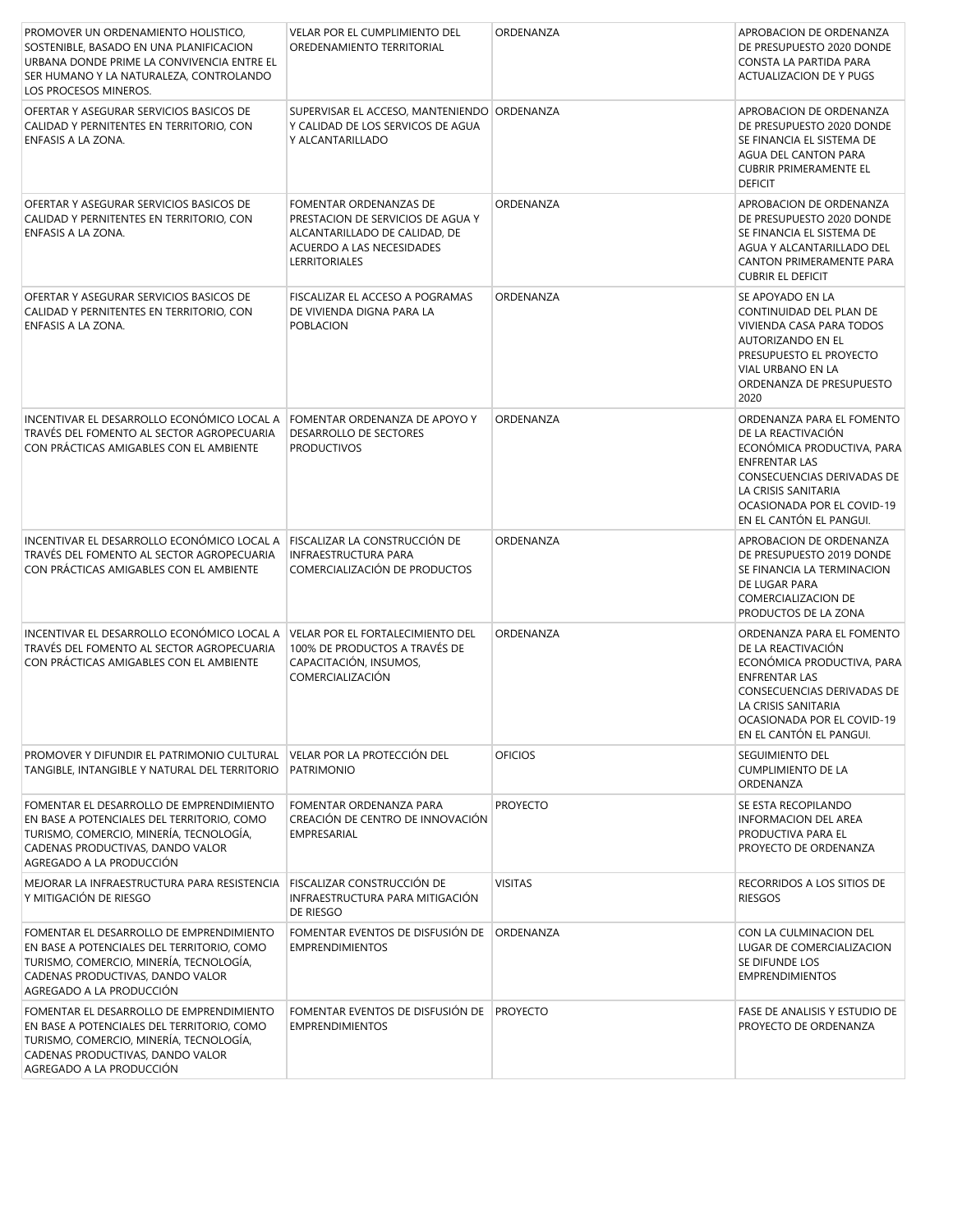| FORTALECER LOS PROCESOS DE ASOCIATIVIDAD,<br>MARKETING, COMERCIALIZACIÓN DE LA ECONOMÍA<br>POPULAR Y SOLIDARIA                   | FOMENTAR ORDENANZA DE<br><b>DESARROLLO TURÍSTICO</b>                                                                                | ORDENANZA       | ORDENANZA QUE REGULA LA<br>PLANIFICACIÓN, REGULACIÓN,<br>CONTROL Y GESTIÓN DE LAS<br><b>FACULTADES PARA EL</b><br>DESARROLLO DE ACTIVIDADES<br>TURÍSTICAS EN EL CANTÓN EL<br>PANGUI. |
|----------------------------------------------------------------------------------------------------------------------------------|-------------------------------------------------------------------------------------------------------------------------------------|-----------------|--------------------------------------------------------------------------------------------------------------------------------------------------------------------------------------|
| FORTALECER LOS PROCESOS DE ASOCIATIVIDAD,<br>MARKETING, COMERCIALIZACIÓN DE LA ECONOMÍA SERVICIOS BÁSICOS<br>POPULAR Y SOLIDARIA | SUPERVISAR LA PRESTACIÓN DE                                                                                                         | <b>VISITAS</b>  | SE SUPERVISO LAS DIFERENTES<br>CAPTACIONES DE LOS SISTEMAS<br>DE AGUA Y CONTINUIDAD DE LA<br>PROTECCION DE LAS FUENTES<br>DE AGUA PROYECTO FORAGUA                                   |
| FORTALECER LOS PROCESOS DE ASOCIATIVIDAD,<br>MARKETING, COMERCIALIZACIÓN DE LA ECONOMÍA<br>POPULAR Y SOLIDARIA                   | FOMENTAR ORDENANZA DE SISTEMAS<br><b>DE COMERCIALIZACIÓN</b>                                                                        | <b>PROYECTO</b> | SE ESTA REALIZANDO<br>LEVANTAMIENTO DE<br><b>INFORMACION PARA REALIZAR</b><br>EL PROYECTO DE ORDENANZA                                                                               |
| PROTEGER Y CONSERVAR LA NATURALEZA                                                                                               | FISCALIZAR LA CONSTRUCCIÓN DE<br><b>INFRAESTRUCTURA CON ESPACIOS</b><br><b>VERDES</b>                                               | <b>PROYECTO</b> | LEVANTAMIENTO Y<br>LEGALIZACION DE ESPACIOS<br><b>VERDES</b>                                                                                                                         |
| FORTALECER LOS PROCESOS DE ASOCIATIVIDAD,<br>MARKETING, COMERCIALIZACIÓN DE LA ECONOMÍA<br>POPULAR Y SOLIDARIA                   | VELAR POR EL DESARROLLO DEL<br>SECTOR DE LA EPS                                                                                     | <b>PROYECTO</b> | ESTAMOS EN EL PROECSO DE<br>LEVANTAMIENTO DE<br><b>INFORMACION</b>                                                                                                                   |
| FORTALECER LOS PROCESOS DE ASOCIATIVIDAD.<br>MARKETING, COMERCIALIZACIÓN DE LA ECONOMÍA<br>POPULAR Y SOLIDARIA                   | FOMENTAR ORDENANZA DE CREACIÓN<br>DE VENTANILLA ÚNICA MUNICIPAL                                                                     | <b>PROYECTO</b> | SE ESTA ADECUANDO PARA LA<br>IMPLEMENTACION DE LA MISMA                                                                                                                              |
| FORTALECER LA PLATAFORMA DE MOVILIDAD,<br>ASEGURANDO LA EQUIDAD TERRITORIAL EN EL<br>ACCESO A SISTEMAS DE VIALIDAD.              | FOMENTAR ORDENANZA DE<br>MANTENIMIENTO Y MEJORAMIENTO<br>VIAL URBANO                                                                | ORDENANZA       | APROBACION DE ORDENANZA<br>DE PRESUPUESTO 2020 DONDE<br>SE FINANCIA EL<br>MANTENIMIENTO DE LA<br><b>MAQUINARIA</b>                                                                   |
| FORTALECER LA PLATAFORMA DE MOVILIDAD,<br>ASEGURANDO LA EQUIDAD TERRITORIAL EN EL<br>ACCESO A SISTEMAS DE VIALIDAD.              | FISCALIZAR EL ASFALTADO DE CENTROS VISITAS<br>URBANOS PARA MOVILIDAD INCLUSIVA                                                      |                 | SE REALIZO RECORIDOS Y<br><b>ENTREVISTAS CON LOS</b><br><b>MORADORES</b>                                                                                                             |
| FORTALECER LA PLATAFORMA DE MOVILIDAD,<br>ASEGURANDO LA EQUIDAD TERRITORIAL EN EL<br>ACCESO A SISTEMAS DE VIALIDAD.              | FOMENTAR ORDENANZA PARA<br>IMPLEMENTACIÓN DE COACTIVAS                                                                              | <b>PROYECTO</b> | SE PRESENTO LA MISMA POR<br>PARTE DEL EJECUTIVO Y SE<br>ENCUENTRA EN ANALISIS                                                                                                        |
| FORTALECER LA PLATAFORMA DE MOVILIDAD,<br>ASEGURANDO LA EQUIDAD TERRITORIAL EN EL<br>ACCESO A SISTEMAS DE VIALIDAD.              | VELAR POR LA IMPLEMENTACIÓN DE<br>SEÑALÉTICA EN LA ZONA URBANA                                                                      | <b>PROYECTO</b> | PROYECTO DE ORDENANZA<br>APROBADA EN PRIMER DEBATE                                                                                                                                   |
| FORTALECER LA PLATAFORMA DE MOVILIDAD,<br>ASEGURANDO LA EQUIDAD TERRITORIAL EN EL<br>ACCESO A SISTEMAS DE VIALIDAD.              | FOMENTAR ORDENANZA DE<br>INFRAESTRUCTURA ACCESIBLE Y<br>SOSTENIBLE, PARA GRUPOS<br>VULNERABLES Y AMIGABLE CON EL<br><b>AMBIENTE</b> | <b>PROYECTO</b> | SE ESTA REALIZANDO EL<br>LEVANTAMIENTO DE<br><b>INFORMACION</b>                                                                                                                      |
| GESTIONAR LA CONECTIVIDAD DEL TERRITORIO DEL<br><b>TERRITORIO</b>                                                                | VELAR POR LA AMPLIACIÓN Y ACCESO A ORDENANZA<br>SERVICIOS A SERVICIOS DE<br>ELECTRICIDAD                                            |                 | APROBACION DE ORDENANZA<br>DE PRESUPUESTO 2020 DONDE<br>SE FINANCIA CONTINUAR CON<br>LA ELCTRIFICACION A BARRIOS                                                                     |
| VOLVER AL TERRITORIO UN REFERENTE EN EL USO<br>DE LA TECLOGIAS                                                                   | FOMENTAR ORDENANZA DE MUNICIPIO   RESOLUCION<br>TECNOLÓGICO PARA MEJORA DE<br><b>SERVICIOS</b>                                      |                 | APROBACION DE ORDENANZA<br>DE PRESUPUESTO 2020 DONDE<br>SE FINANCIA EL INTERNET PARA<br>EL PARQUE DE LA BOA                                                                          |
| MEJORAR LA INFRAESTRUCTURA PARA RESISTENCIA<br>Y MITIGACIÓN DE RIESGO                                                            | SOCIALIZAR PROCESOS DE MITIGACIÓN ORDENANZA<br>DE RIESGOS CON LA POBLACIÓN                                                          |                 | ORDENANZA DE ADECUACIÓN<br>DEL PLAN DE DESARROLLO Y<br>ORDENAMIENTO TERRITORIAL<br>EN EL MARCO DE LA<br>EMERGENCIA DE LA PANDEMIA<br>COVID 19 EN EL CANTÓN EL<br>PANGUI.             |
| PROMOVER LA INCLUSIÓN TERRITORIAL DE GRUPOS FOMENTAR ORDENANZA DE CENTROS<br>VULNERABLES                                         | DE ACOGIDA PARA GRUPOS<br>VULNERABLES                                                                                               | ORDENANZA       | APROBACION DE ORDENANZA<br>DE PRESUPUESTO 2020 DONDE<br>CONSTA LA PARTIDA PARA<br>CONTINUAR CON LA<br>CONSTRUCCION DEL CENTRO<br><b>GERONTOLOGICO</b>                                |
| PROMOVER LA INCLUSIÓN TERRITORIAL DE GRUPOS VELAR POR INSERCIÓN EN ACTIVIDADES ORDENANZA<br>VULNERABLES                          | SOCIALES AL 100% DE GRUPOS<br>VULNERABLES                                                                                           |                 | APROBACION DE ORDENANZA<br>DE PRESUPUESTO 2020 DONDE<br>CONSTA LA PARTIDA PARA<br>CONTINUAR CON LA ATENCION<br>A LOS GRUPOS PRIORITARIOS                                             |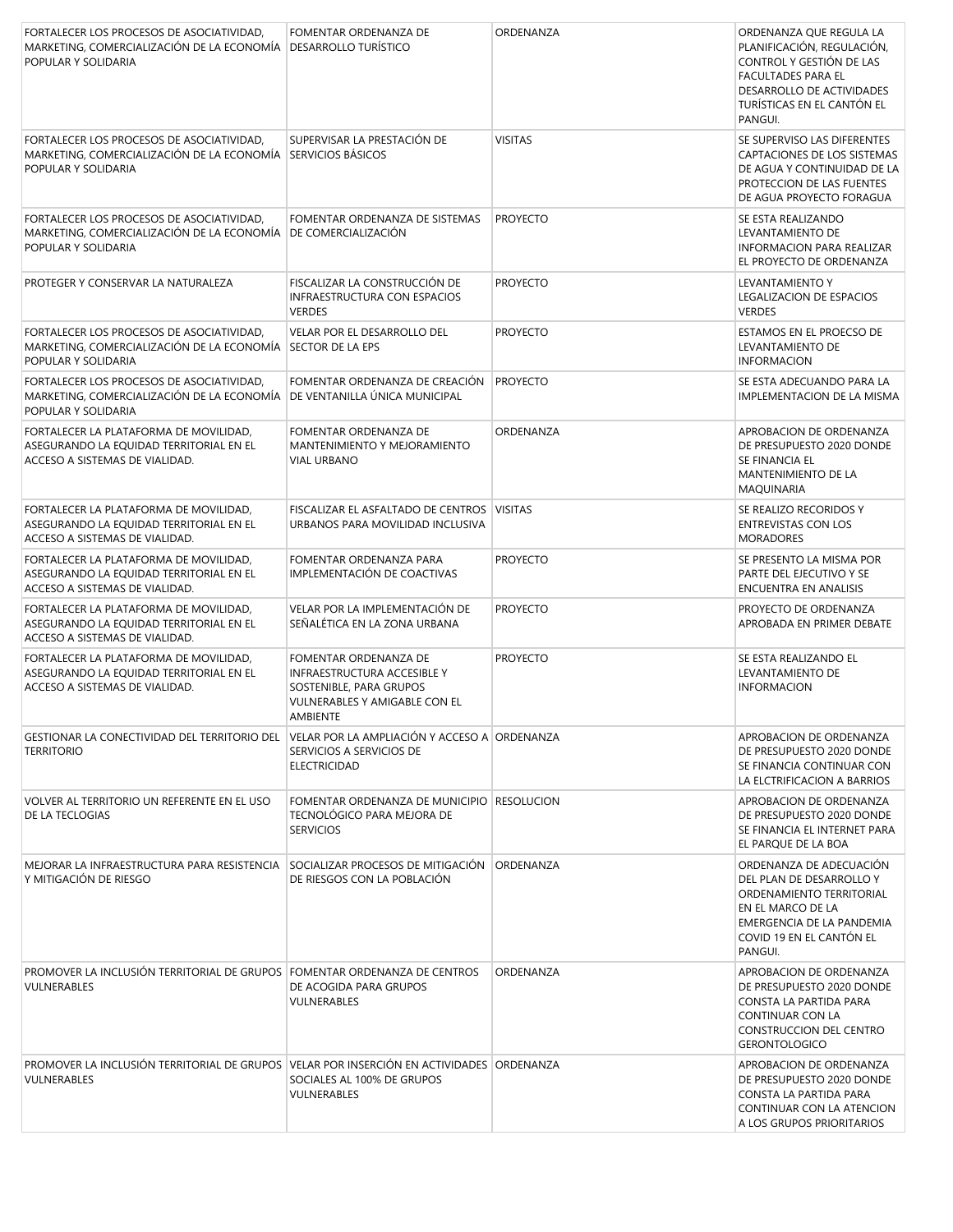| PROMOVER LA INCLUSIÓN TERRITORIAL DE GRUPOS<br>VULNERABLES                                                                                                   | <b>FOMENTAR ORDENANZA DE</b><br>TRATAMIENTO ESPECIAL PARA<br>FOMENTO SOCIAL DE NIÑOS, NIÑAS,<br>JÓVENES | <b>RESOLUCION</b> | APROBACION DE RESOLUCION<br>FIRMA DE CONVENIO CON EL<br><b>MIESS</b>                                       |
|--------------------------------------------------------------------------------------------------------------------------------------------------------------|---------------------------------------------------------------------------------------------------------|-------------------|------------------------------------------------------------------------------------------------------------|
| PROMOVER LA INCLUSIÓN TERRITORIAL DE GRUPOS VELAR LA IMPLEMENTACIÓN DE 2<br>VULNERABLES                                                                      | EVENTOS ANUALES DE INSERCIÓN<br>SOCIAL (TEATRO, PINTURA, REACCIÓN)                                      | ORDENANZA         | APROBACION DE ORDENANZA<br>DE PRESUPUESTO 2020 DONDE<br>CONSTA LA PARTIDA PARA LA<br><b>IMPLEMENTACION</b> |
| PROMOVER Y DIFUNDIR EL PATRIMONIO CULTURAL<br>TANGIBLE, INTANGIBLE Y NATURAL DEL TERRITORIO                                                                  | FOMENTAR ORDENANZA DE DIFUSIÓN<br>Y PROTECCIÓN DE PATRIMONIO                                            | <b>RESOLUCION</b> | SE CONFORMO LA COMISION DE<br>PATRIMONIO DE ACUERDO A LA<br>ORDENANZA                                      |
| PROMOVER Y DIFUNDIR EL PATRIMONIO CULTURAL<br>TANGIBLE, INTANGIBLE Y NATURAL DEL TERRITORIO                                                                  | FOMENTAR ORDENANZA DE DIFUSIÓN<br>Y PROTECCIÓN DE PATRIMONIO                                            | <b>RESOLUCION</b> | SE CONFORMO LA COMISION DE<br>PATRIMONIO DE ACUERDO A LA<br>ORDENANZA                                      |
| VOLVER DE CALIDAD LOS PROCESOS DE GESTIÓN<br>INSTITUCIONAL MUNICIPAL PARA GENERAR<br>INSTITUCIONALIDAD EFICIENTE QUE PERMITA<br>OFERTAR SERVICIOS DE CALIDAD | FOMENTAR ORDENANZA DE MANEJO<br>MUNICIPAL POR GESTIÓN DE PROCESOS                                       | <b>RESOLUCION</b> | LA RESOLUCION SE HIZO<br>CONOCER POR PARTE DE<br><b>ALCALDIA</b>                                           |
| VOLVER DE CALIDAD LOS PROCESOS DE GESTIÓN<br>INSTITUCIONAL MUNICIPAL PARA GENERAR<br>INSTITUCIONALIDAD EFICIENTE QUE PERMITA<br>OFERTAR SERVICIOS DE CALIDAD | FISCALIZAR LA AUTOMATIZACIÓN DE<br>LOS PROCESOS FISCALES                                                | <b>PROYECTO</b>   | SE ESTA REALIZANDO EL<br>LEVANTAMIENTO DE<br><b>INFORMACION</b>                                            |

CUMPLIMIENTO DE FUNCIONES, ATRIBUCIONES O COMPETENCIAS DE LA AUTORIDAD:

| FUNCIONES ATRIBUÍDAS POR LA CONSTITUCIÓN<br><b>Y LA LEY</b>                                                                                              | PARA CUMPLIR CON LAS FUNCIONES<br>A SU CARGO                                                         | PRINCIPALES ACCIONES REALIZADAS PRINCIPALES RESULTADOS ALCANZADOS EN OBSERVACIONES<br><b>EL CUMPLIMIENTO DE SUS FUNCIONES</b> |                                                                                                  |
|----------------------------------------------------------------------------------------------------------------------------------------------------------|------------------------------------------------------------------------------------------------------|-------------------------------------------------------------------------------------------------------------------------------|--------------------------------------------------------------------------------------------------|
| A) INTERVENIR CON VOZ Y VOTO EN LAS SESIONES<br>Y DELIBERACIONES DEL CONCEJO MUNICIPAL                                                                   | INTERVENCION EN LAS SECIONES EN LA<br>DELIBERACION DE APROBACION DE<br>ORDENANZAS Y ACTOS NORMATIVOS | SESIONES INAGURAL, ORDINARIAS Y<br><b>EXTRAORDINARIAS</b>                                                                     | 48 SESIONES ORDINARIAS Y 7<br>SESIONES EXTRAORDINARIAS                                           |
| B) PRESENTAR PROYECTOS DE ORDENANZAS<br>CANTONALES, EN EL ÁMBITO DE COMPETENCIA DEL<br>GOBIERNO AUTÓNOMO DESCENTRALIZADO<br><b>MUNICIPAL</b>             | REVISION DE LAS ORDENANZAS<br><b>EXISTENTES</b>                                                      | <b>NO APLICA</b>                                                                                                              | NOS ENCONTRAMOS EN LA FASE<br>DE REVISION DE LAS<br>ORDENANZAS Y ACTUALIZACION<br>DE LAS MISMAS. |
| C) INTERVENIR EN EL CONSEJO CANTONAL DE<br>PLANIFICACIÓN Y EN LAS COMISIONES.<br>DELEGACIONES Y REPRESENTACIONES QUE DESIGNE<br>EL CONCEJO MUNICIPAL; Y, | SESIONES EN LAS COMISIONES DE<br><b>COMISION DE PLANIFICACION}</b>                                   | <b>ACTAS</b>                                                                                                                  | SESION DE CONFORMIDAD DEL<br>CONCEJO DE PLANIFICACION                                            |
| D) FISCALIZAR LAS ACCIONES DEL EJECUTIVO<br>CANTONAL DE ACUERDO CON EL COOTAD Y LA LEY                                                                   | RECORRIDO E INSPCCION DE OBRAS                                                                       | INFORMES, REVISION VISUAL                                                                                                     | SE FISCALIZO LAS OBRAS EN<br>EJECUCION DEL 1 DE ENERO AL<br>31 DE DICIEMBRE 2020                 |

CUMPLIMIENTO DE OBLIGACIONES TRIBUTARIAS:

| CUMPLIMIENTO DE OBLIGACIONES | <b>IPONGA SI O NO</b> | <b>IMEDIOS DE VERIFICACIÓN</b> |
|------------------------------|-----------------------|--------------------------------|
| TRIBUTARIAS                  | ◡                     | http://elpangui.gob.ec         |

PROPUESTAS DE ACCIONES DE LEGISLACIÓN, FISCALIZACIÓN, POLÍTICA PÚBLICA:

| <b>PROPUESTAS</b> | <b>RESULTADOS</b>                                                     |
|-------------------|-----------------------------------------------------------------------|
| <b>PROYECTOS</b>  | ORDENANZAS<br>$\sim$ $\sim$ $\sim$ $\sim$ $\sim$ $\sim$ $\sim$ $\sim$ |

MECANISMOS DE PARTICIPACIÓN CIUDADANA:

| MECANISMOS DE PARTICIPACIÓN CIUDADANA | <b>PONGA SI O NO</b> | LINK AL MEDIO DE VERIFICACIÓN PUBLICADO EN LA PÁG. WEB DE LA INSTITUCIÓN |
|---------------------------------------|----------------------|--------------------------------------------------------------------------|
| ASAMBLEA LOCAL                        | NO.                  | <b>NO APLICA</b>                                                         |
| AUDIENCIA PÚBLICA                     | <b>NO</b>            | <b>NO APLICA</b>                                                         |
| CABILDO POPULAR                       | NO.                  | <b>NO APLICA</b>                                                         |
| CONSEJO DE PLANIFICACIÓN LOCAL        | SI                   | http://elpangui.gob.ec                                                   |
| <b>OTROS</b>                          | NO.                  | <b>NO APLICA</b>                                                         |

RENDICIÓN DE CUENTAS:

SE REFIERE AL PROCESO DE RENDICIÓN DE CUENTAS QUE HAN IMPLEMENTADO EN EL EJERCICIO DE SU DIGNIDAD

LA RENDICIÓN DE CUENTAS SE REALIZA EL 25 DE JUNIO DEL 2021 Y SE REALIZA LA TRANSMISIÓN EN VIVO A TRAVÉS DE MEDIOS DIGITALES, CONSIDERANDO QUE NO SE PUEDE REALIZAR CON MUCHO AFORO DEBIDO A LAS RESTRICCIONES POR LA PANDEMIA SANITARIA, SIN EMBARGO SE DA EL CUMPLIMIENTO A LO ESTIPULADO EN LA LEY DE TRANSPARENCIA.

APORTES CIUDADANOS: